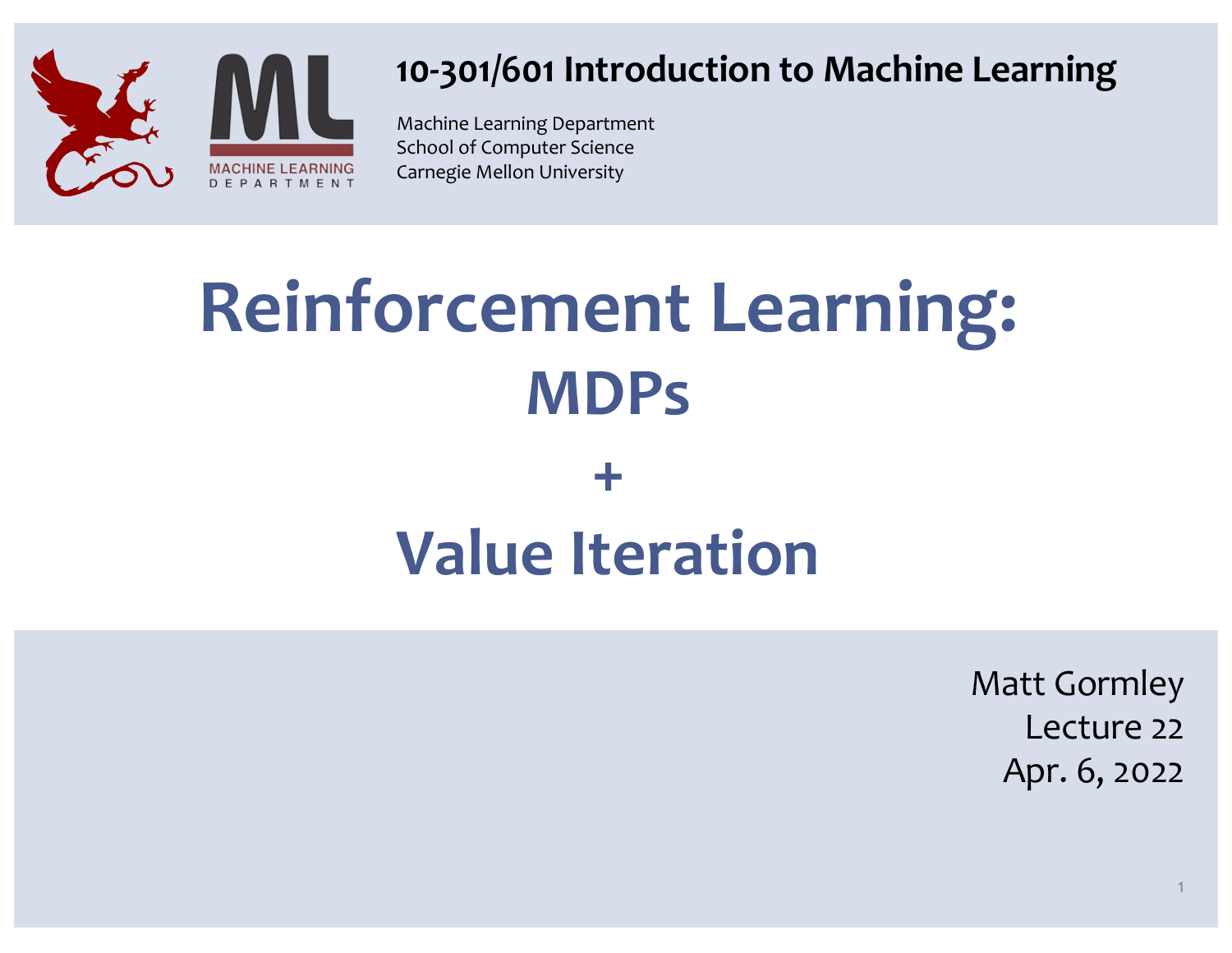## **Reminders**

- **Homework 7: HMMs**
	- **Out: Fri, Apr. 1**
	- **Due: Tue, Apr. 12 at 11:59pm**
	- **(Re-released handout on Monday.)**
- **Course Evaluation Poll**
	- **in lieu of Exam 2: Exit Poll**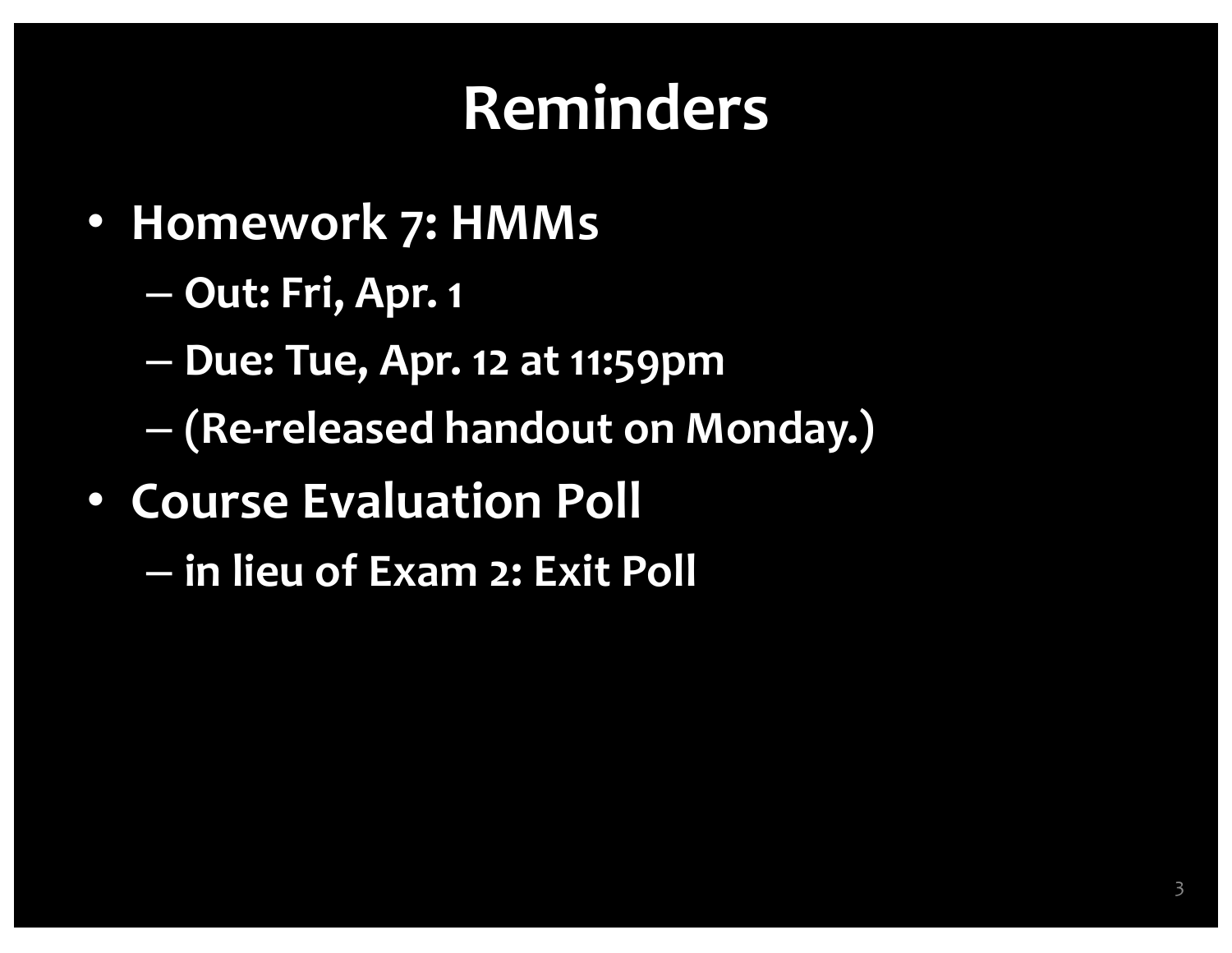### **MARKOV DECISION PROCESSES**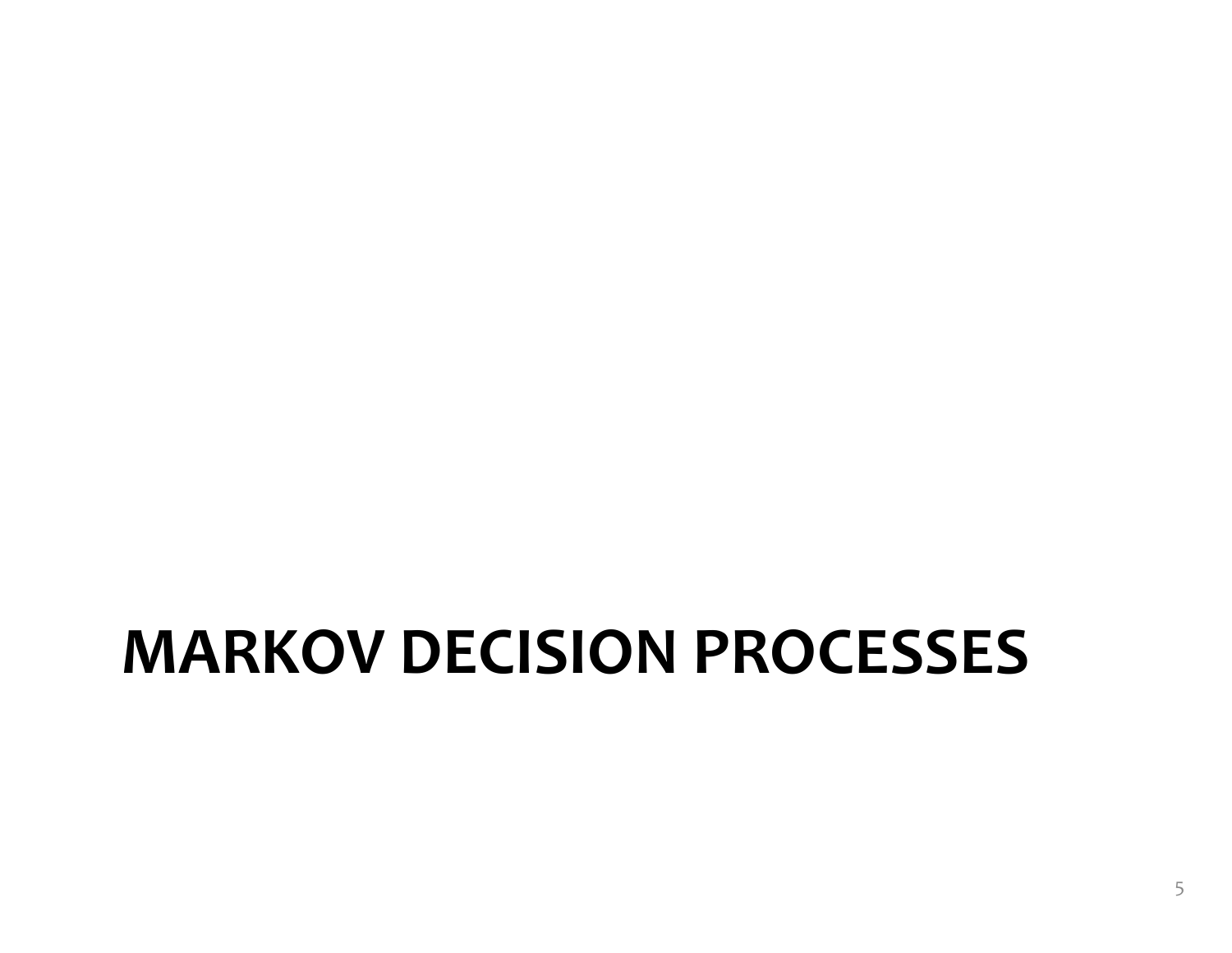## RL: Components

#### **From the Environment (i.e. the MDP)**

- State space,  $S$
- Action space,  $\mathcal A$
- Reward function,  $R(s, a)$ ,  $R: S \times A \rightarrow \mathbb{R}$
- Transition probabilities,  $p(s' | s, a)$ 
	- Deterministic transitions:

$$
p(s' \mid s, a) = \begin{cases} 1 \text{ if } \delta(s, a) = s' \\ 0 \text{ otherwise} \end{cases}
$$

where  $\delta(s, a)$  is a transition function

#### **From the Model**

- Policy,  $\pi : \mathcal{S} \to \mathcal{A}$
- Value function,  $V^{\pi}$ :  $S \to \mathbb{R}$ 
	- $-$  Measures the expected total payoff of starting in some state  $s$  and *executing* policy  $\pi$

Markov Assumption  $p(s_{t+1} | s_t, a_t, \ldots, s_1, a_1)$  $= p(s_{t+1} | s_t, a_t)$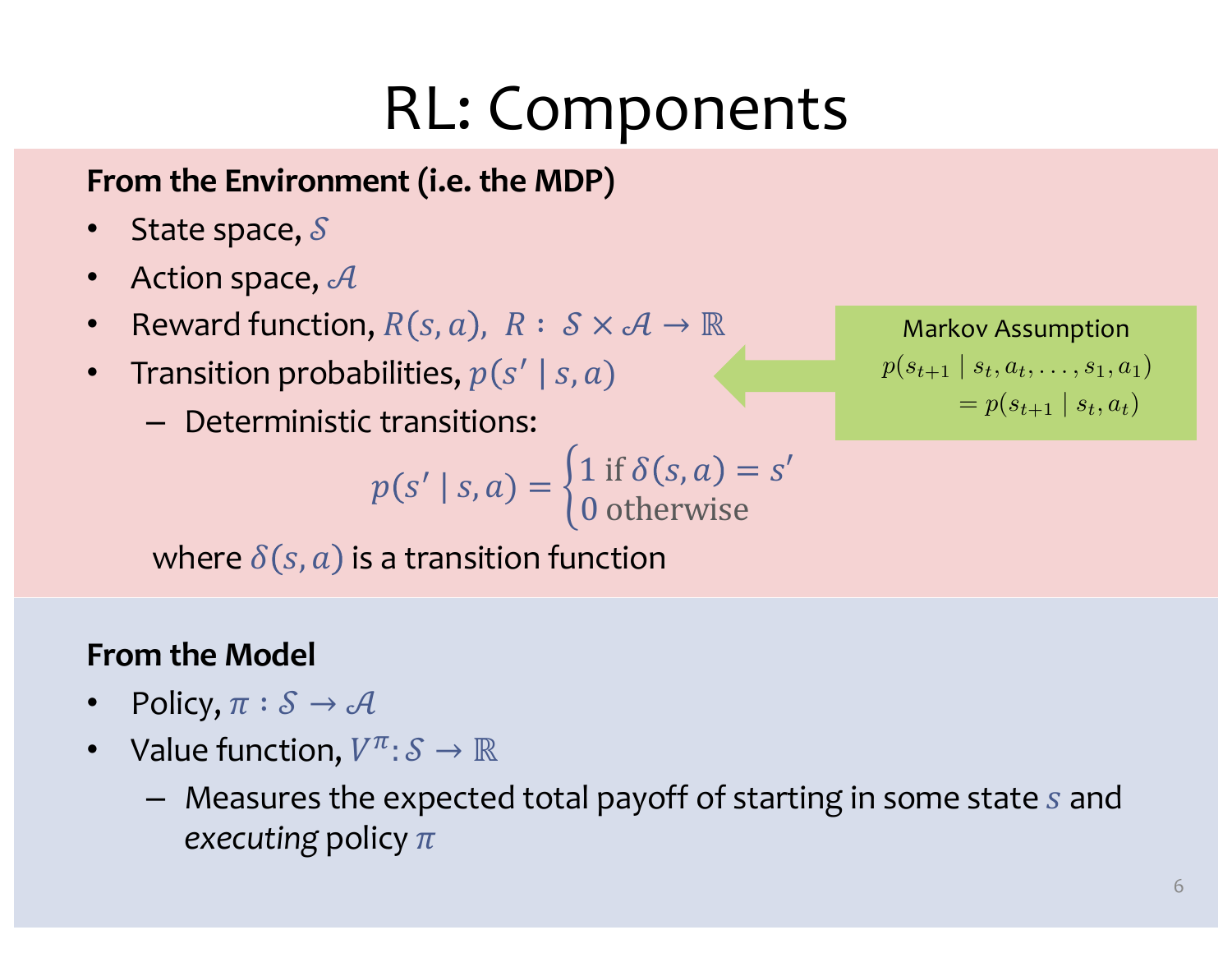# Markov Decision Process (MDP)

• For **supervised learning** the **PAC learning framework** provided assumptions about where our data came from:

$$
\mathbf{x} \sim p^*(\cdot) \text{ and } y = c^*(\cdot)
$$

• For **reinforcement learning** we assume our data comes from a **Markov decision process**  (MDP)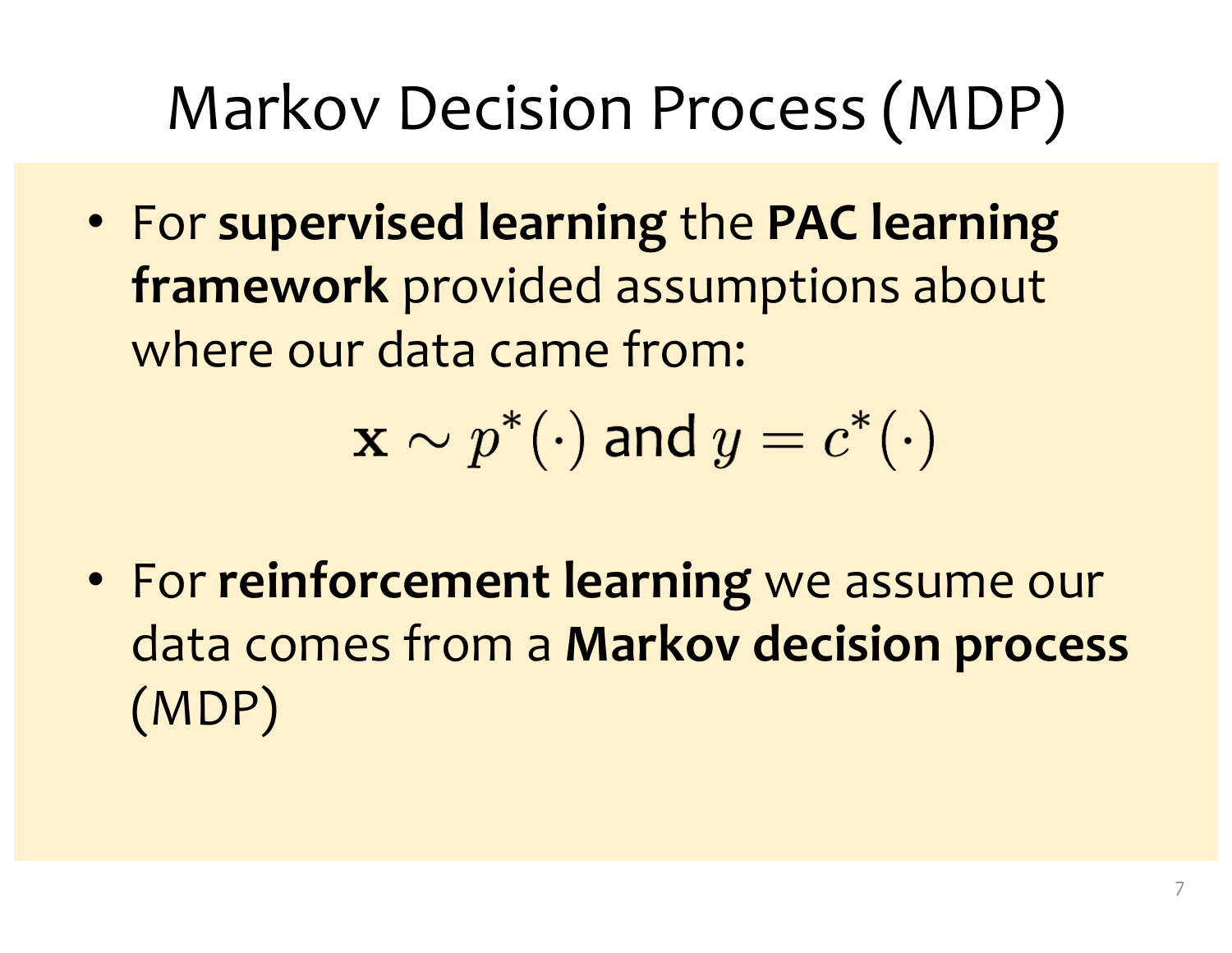# Markov Decision Processes (MDP)

In RL, the source of our data is an MDP:

- 1. Start in some initial state  $s_0 \in \mathcal{S}$
- 2. For time step  $t$ :
	- 1. Agent observes state  $s_t \in \mathcal{S}$
	- 2. Agent takes action  $a_t \in \mathcal{A}$  where  $a_t = \pi(s_t)$
	- 3. Agent receives reward  $r_t \in \mathbb{R}$  where  $r_t = R(s_t, a_t)$
	- 4. Agent transitions to state  $s_{t+1} \in S$  where  $s_{t+1} \sim p(s' | s_t, a_t)$
- 3. Total reward is  $\sum_{t=0}^{\infty} \gamma^t r_t$ 
	- The value  $\gamma$  is the "discount factor", a hyperparameter  $0 < \gamma < 1$
- Makes the same Markov assumption we used for HMMs! The next state only depends on the current state and action.
- *Def.*: we **execute** a policy  $\pi$  by taking action  $a = \pi(s)$  when in state s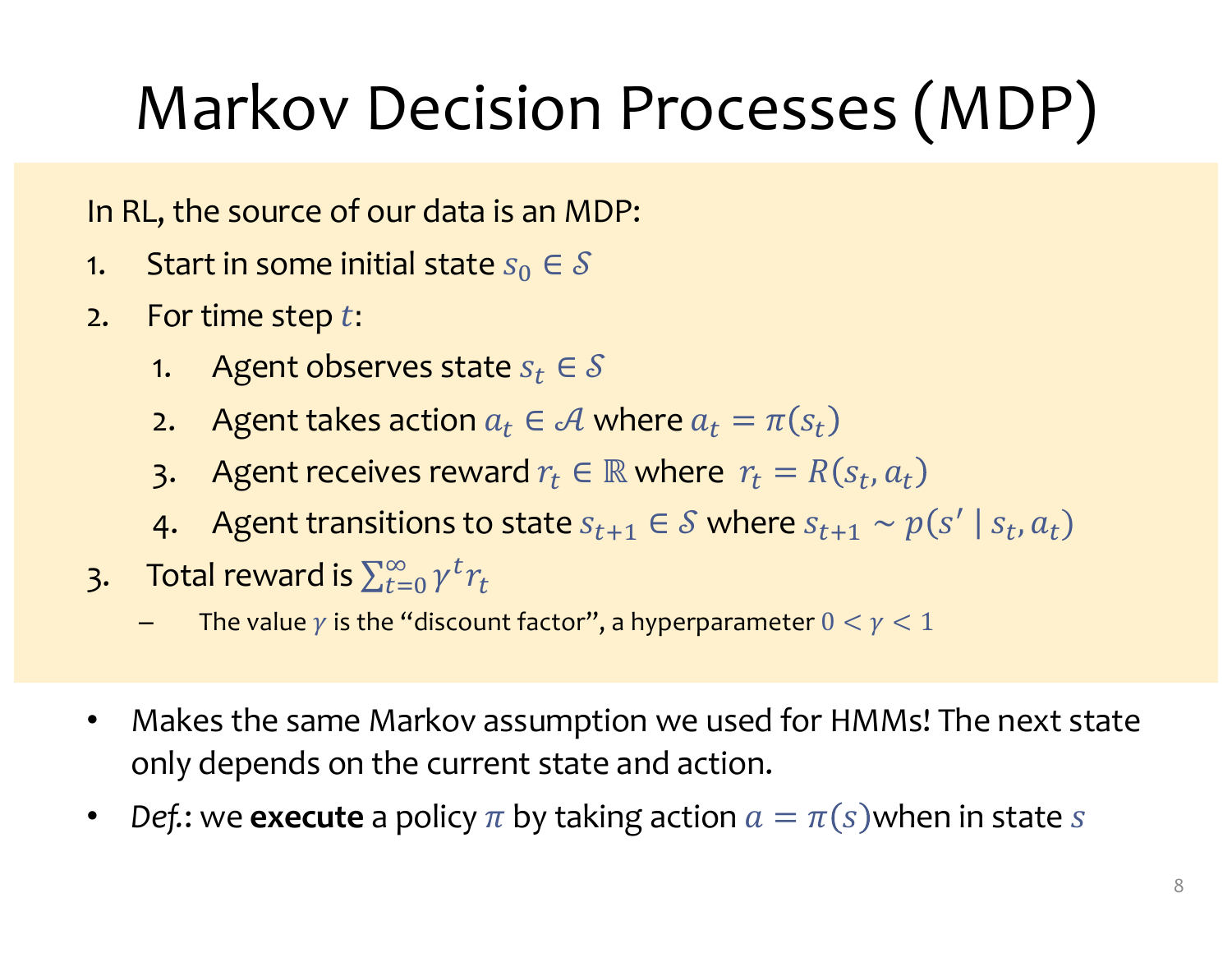### RL: Objective Function

• Goal: Find a policy  $\pi : \mathcal{S} \to \mathcal{A}$  for choosing "good" actions that maximize:

$$
\mathbb{E}[\text{total reward}] = \mathbb{E}\left[\sum_{t=0}^{\infty} \gamma^t r_t\right]
$$

- The above is called the "finite horizon expected future discounted reward"
- Can we define other notions of optimality?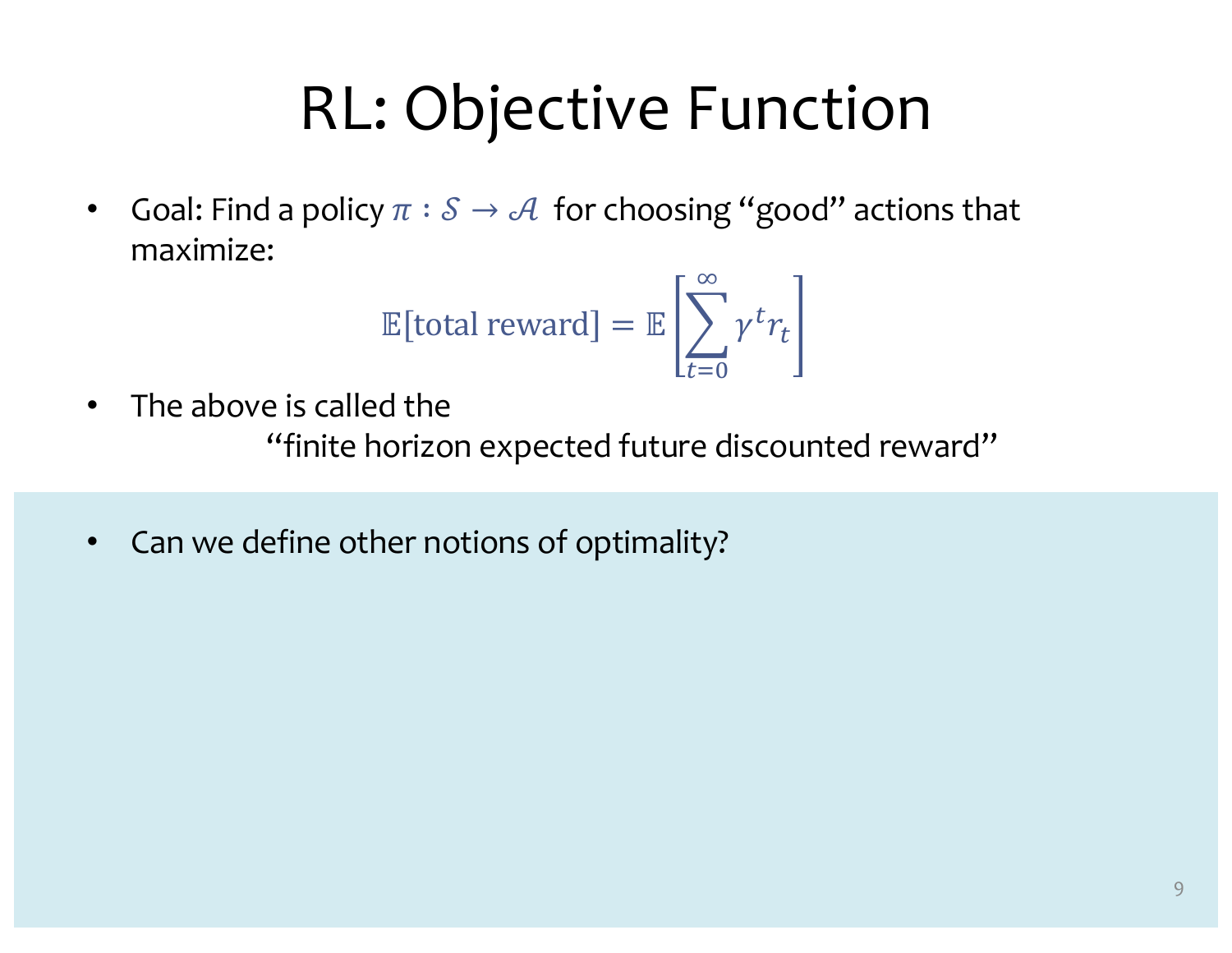# **Exploration vs. Exploitation**

#### *Whiteboard*

- Explore vs. Exploit Tradeoff
- Ex: k-Armed Bandits
- Ex: Traversing a Maze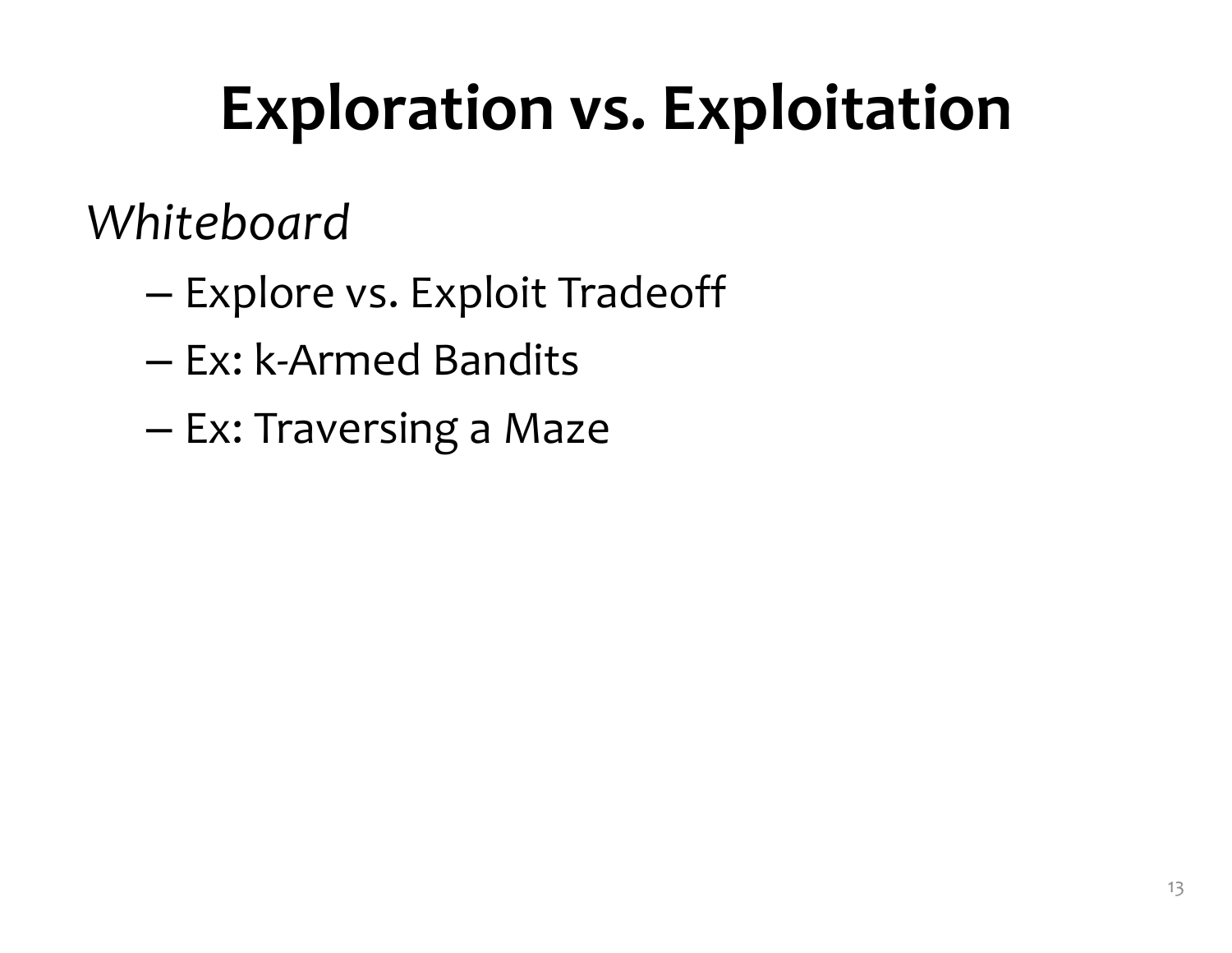#### **FIXED POINT ITERATION**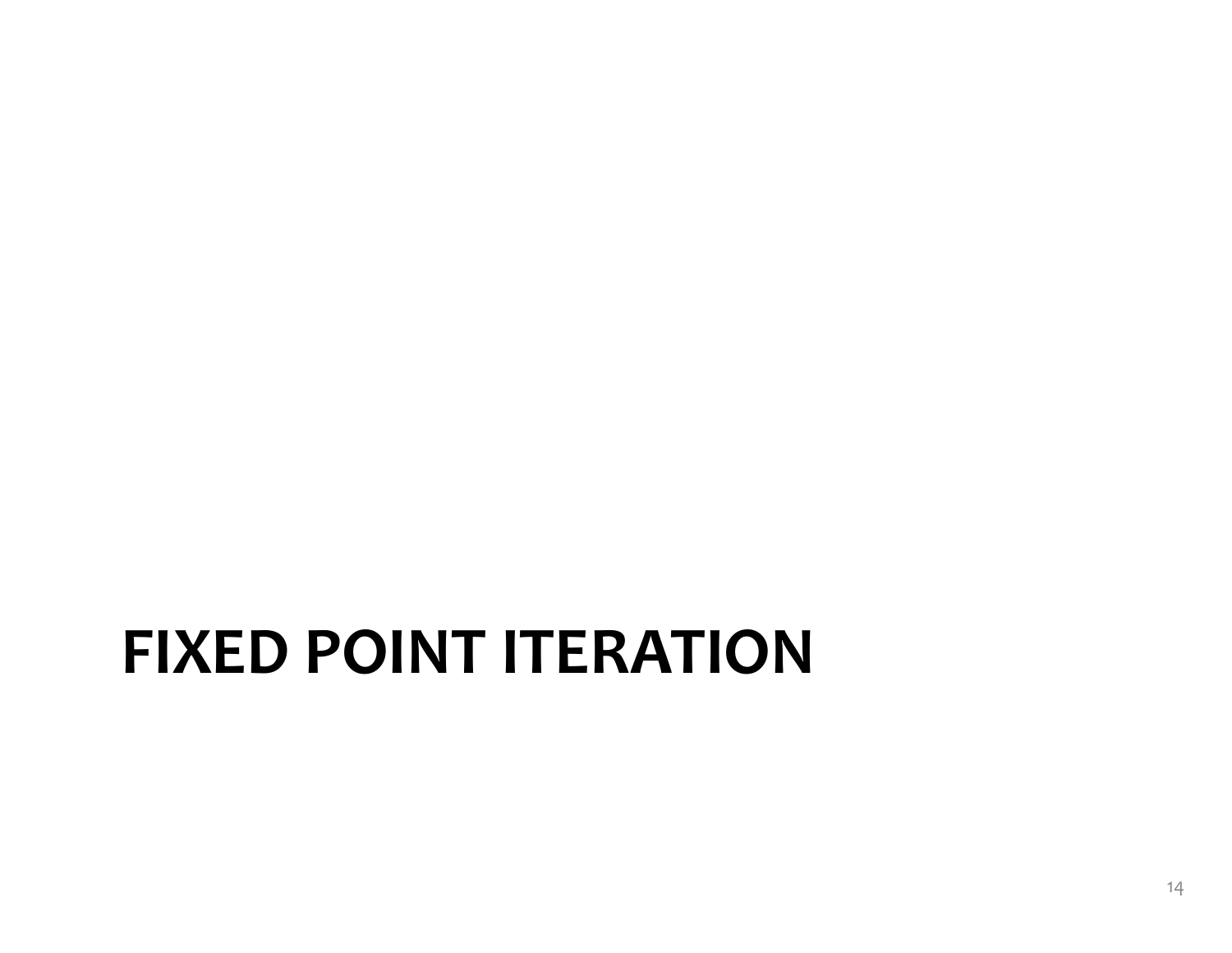- Fixed point iteration is a general tool for solving systems of equations
- It can also be applied to optimization.

$$
J(\theta)
$$
  
\n
$$
dJ(\theta)
$$
  
\n
$$
d\theta_i
$$
  
\n
$$
0 = f(\theta) \Rightarrow \theta_i = g(\theta)
$$
  
\n
$$
\theta_i^{(t+1)} = g(\theta^{(t)})
$$

- 1. Given objective function:
- 2. Compute derivative, set to zero (call this function *f* ).
- 3. Rearrange the equation s.t. one of parameters appears on the LHS.
- 4. Initialize the parameters.
- 5. For *<sup>i</sup>* in *{1,...,K}*, update each parameter and increment *<sup>t</sup>*:
- 6. Repeat #5 until convergence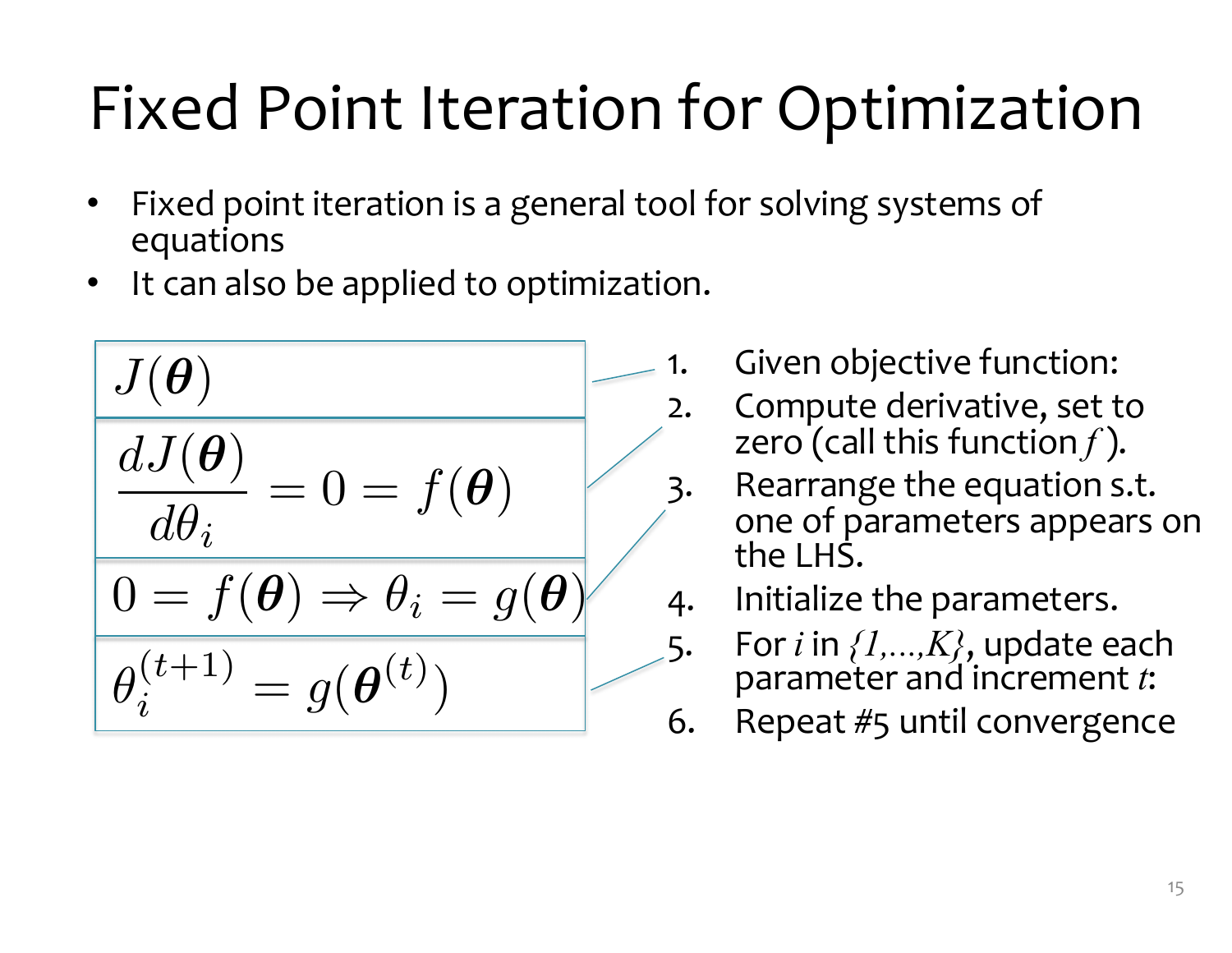- Fixed point iteration is a general tool for solving systems of equations
- It can also be applied to optimization.



- 1. Given objective function:
	- Compute derivative, set to zero (call this function *f* ).
- 3. Rearrange the equation s.t. one of parameters appears on the LHS.
- 4. Initialize the parameters.
- 5. For *<sup>i</sup>* in *{1,...,K}*, update each parameter and increment *<sup>t</sup>*:
- 6. Repeat #5 until convergence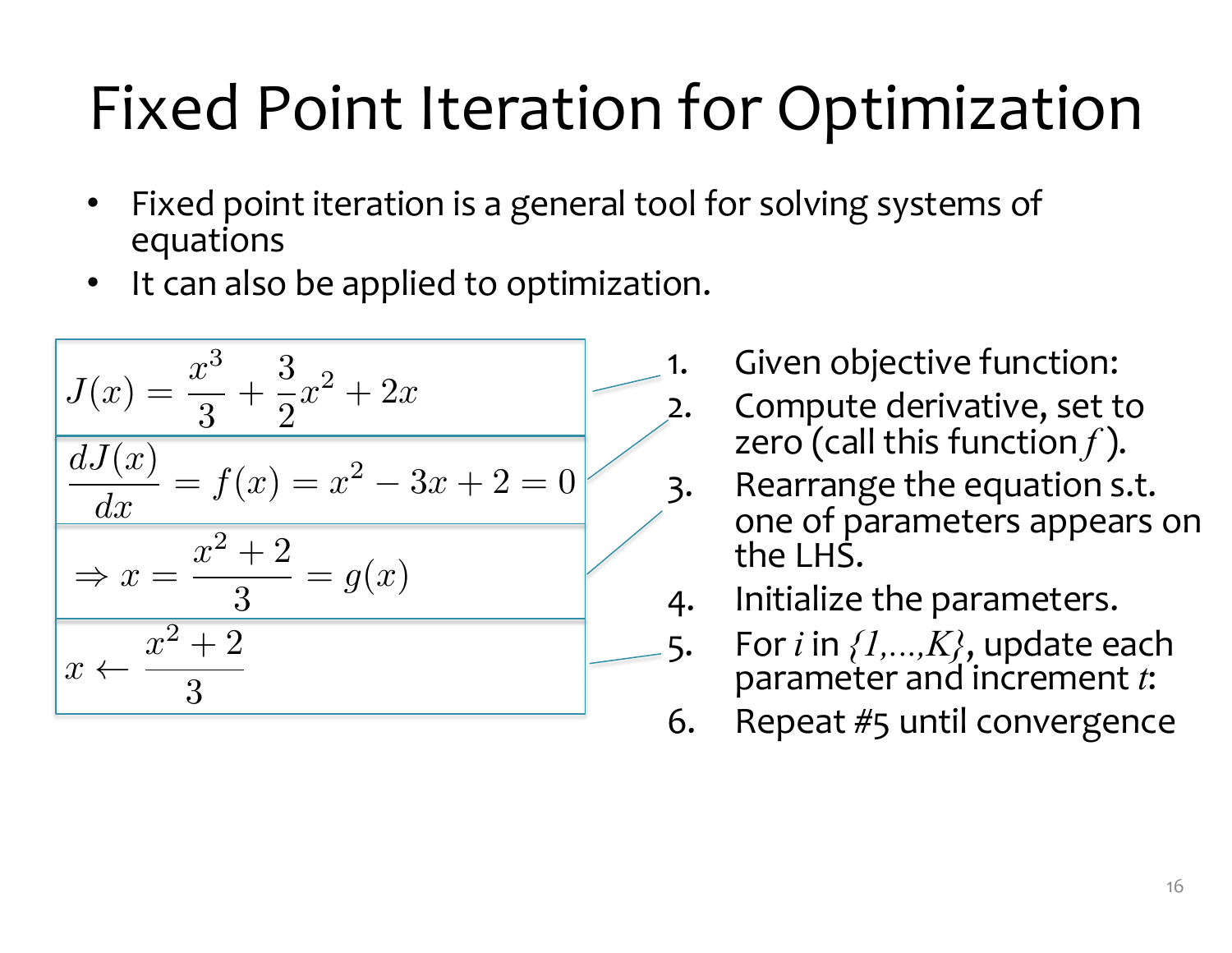We can implement our example in a few lines of python.

$$
J(x) = \frac{x^3}{3} + \frac{3}{2}x^2 + 2x
$$
  
\n
$$
\frac{dJ(x)}{dx} = f(x) = x^2 - 3x + 2 = 0
$$
  
\n
$$
\Rightarrow x = \frac{x^2 + 2}{3} = g(x)
$$
  
\n
$$
x \leftarrow \frac{x^2 + 2}{3}
$$

```
def f1(x):' '' f(x) = x^2 - 3x + 2'''
    return x^{**}2 - 3.*x + 2.
```

```
def g1(x):
    '' a(x) = \frac{x^2 + 2}{3}'''
    return (x**2 + 2.) / 3.
```

```
def fpi(q, x0, n, f):
    ""Optimizes the 1D function g by fixed point iteration
    starting at x0 and stopping after n iterations. Also
    includes an auxiliary function f to test at each value.""
    x = x0for i in range(n):
        print("i=%2d x=%.4f f(x)=8.4f'' % (i, x, f(x)))
        x = q(x)i \neq 1print("i=%2d x=%.4f f(x)=%.4f" % (i, x, f(x)))
    return x
```

$$
\begin{array}{rcl}\n\text{if } \_\text{name} = \text{""} & \text{main} \text{...} \\
\text{x = fpi(g1, 0, 20, f1)}\n\end{array}
$$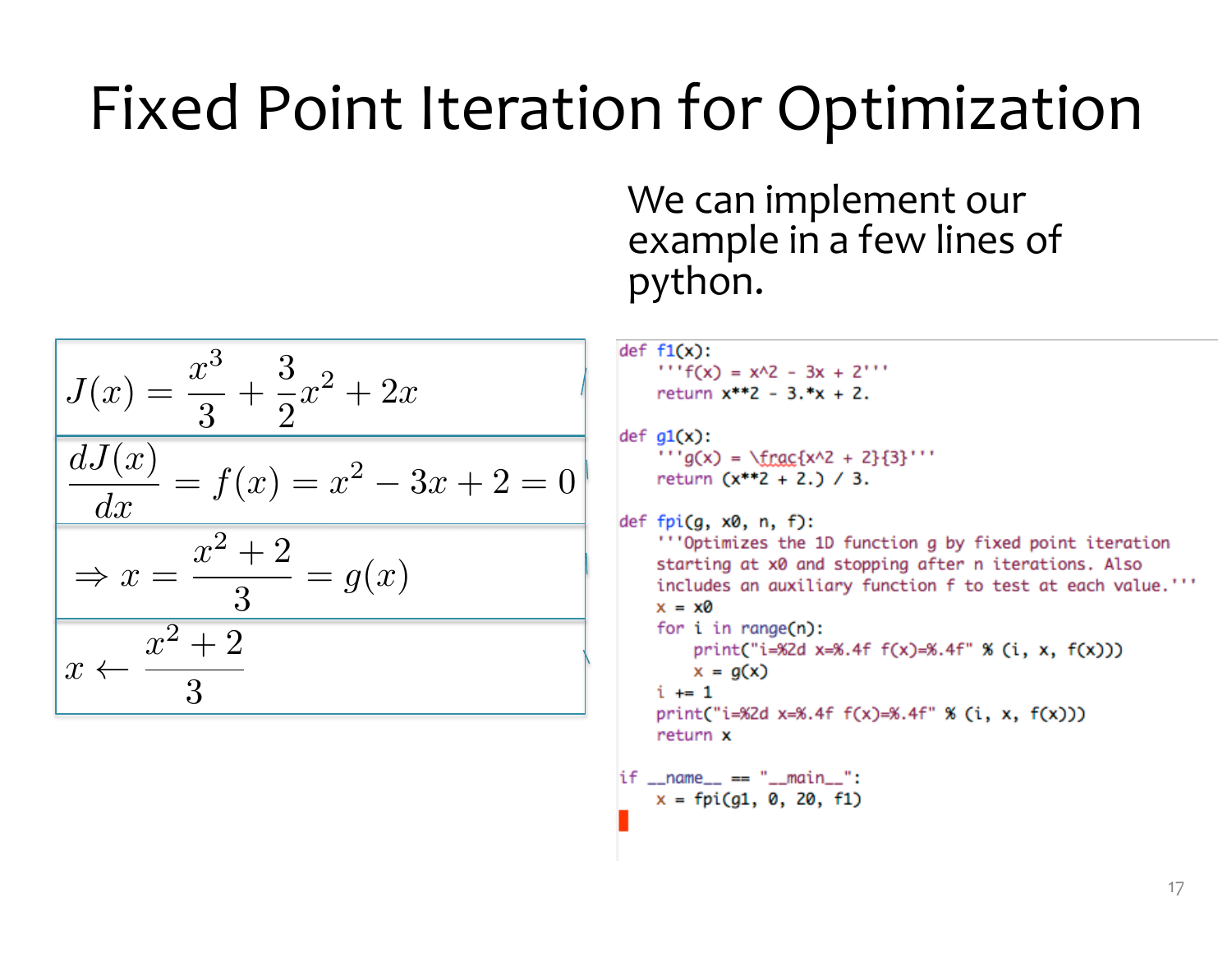$$
J(x) = \frac{x^3}{3} + \frac{3}{2}x^2 + 2x
$$
  

$$
\frac{dJ(x)}{dx} = f(x) = x^2 - 3x + 2 = 0
$$
  

$$
\Rightarrow x = \frac{x^2 + 2}{3} = g(x)
$$
  

$$
x \leftarrow \frac{x^2 + 2}{3}
$$

\$ python fixed-point-iteration.py  $i= 0$  x=0.0000  $f(x)=2.0000$  $i= 1$  x=0.6667  $f(x)=0.4444$  $i= 2$  x=0.8148  $f(x)=0.2195$  $i= 3$  x=0.8880  $f(x)=0.1246$  $i= 4$  x=0.9295  $f(x)=0.0755$  $i= 5$  x=0.9547  $f(x)=0.0474$  $i= 6$  x=0.9705  $f(x)=0.0304$  $i= 7$  x=0.9806  $f(x)=0.0198$  $i= 8$  x=0.9872  $f(x)=0.0130$  $i= 9$  x=0.9915  $f(x)=0.0086$  $i=10$  x=0.9944  $f(x)=0.0057$  $i=11$  x=0.9963  $f(x)=0.0038$  $i=12$  x=0.9975  $f(x)=0.0025$  $i=13$  x=0.9983  $f(x)=0.0017$  $i=14$  x=0.9989  $f(x)=0.0011$  $i=15$  x=0.9993  $f(x)=0.0007$  $i=16$  x=0.9995  $f(x)=0.0005$  $i=17$  x=0.9997  $f(x)=0.0003$  $i=18$  x=0.9998  $f(x)=0.0002$  $i=19$  x=0.9999  $f(x)=0.0001$  $i=20$   $x=0.9999$   $f(x)=0.0001$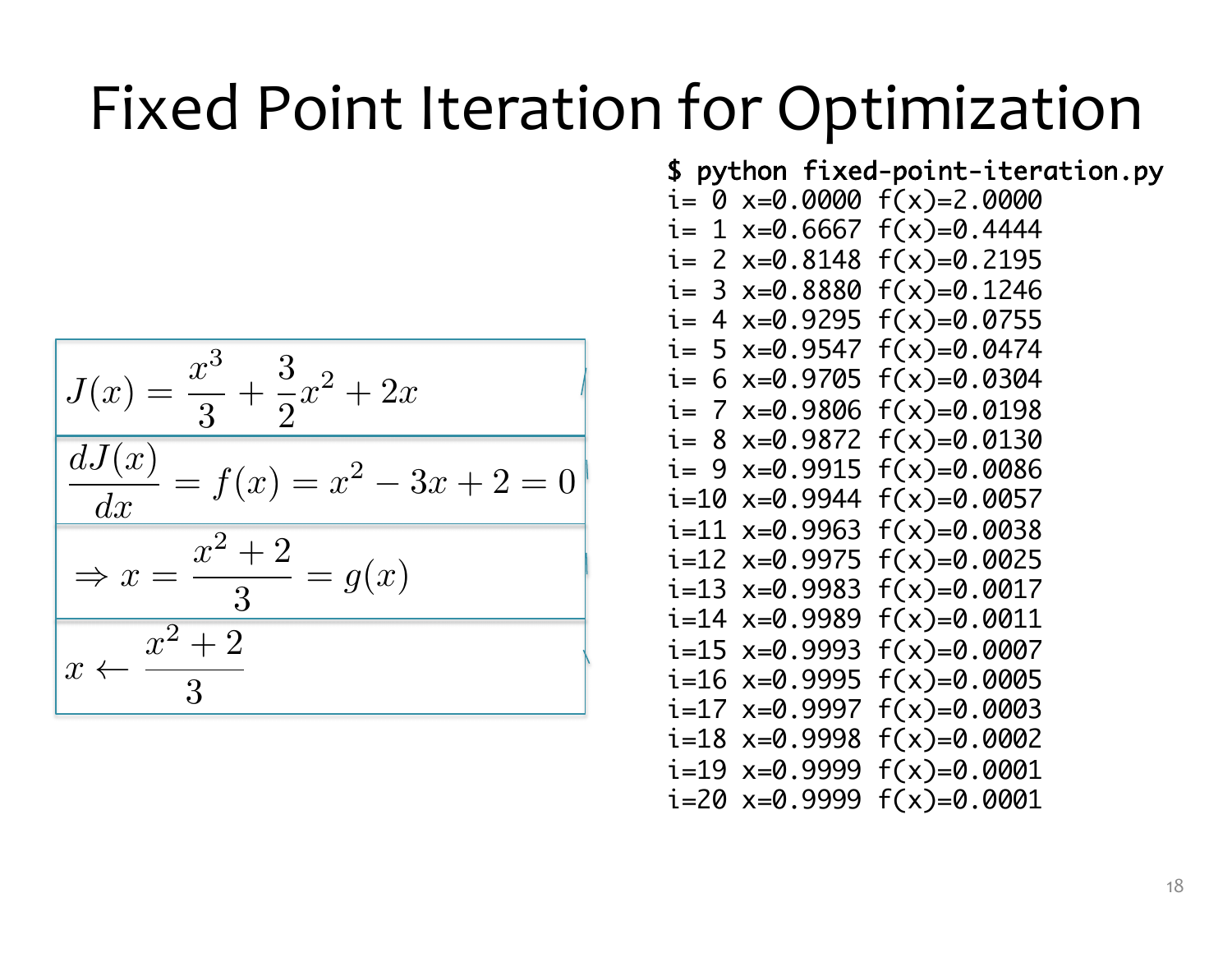#### **VALUE ITERATION**